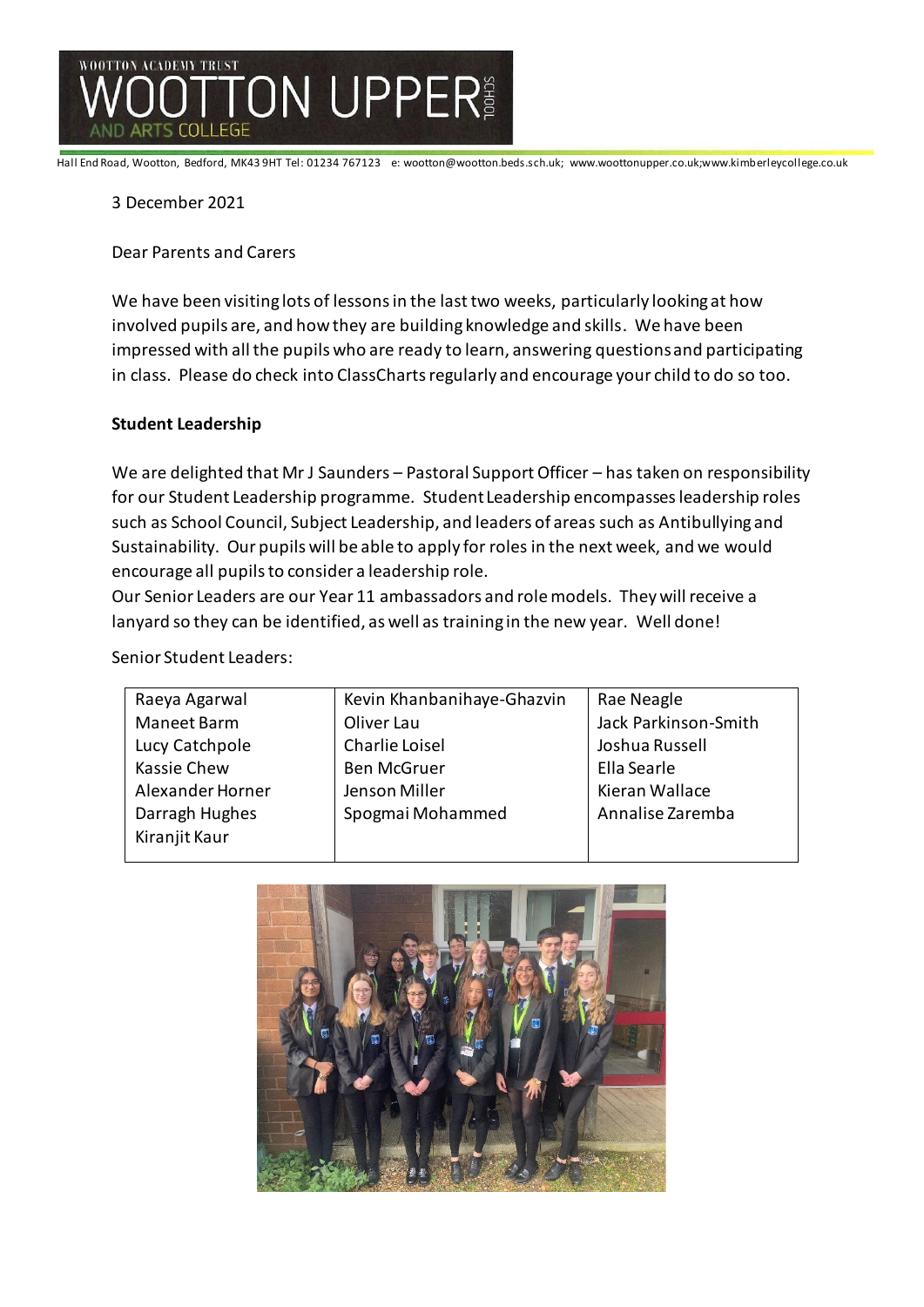## **Sporting Successes**

We are delighted with our talented pupils. Congratulations for all their successes.

## Year 10 Netball

On Monday 22nd Novemberthe year 10 netball girls played in their county tournament.On a freezing cold day, we came up against some tough opponents. The girls trialled some new positions with **Tash Newland**, **Clara Della Ripa** and **Faith Ottley** linking up in defence to turn over numerous balls. Shooters **Devon Cochrane** and **Beth Wilton** were extremely accurate and shooting fromrange the whole day. With it being so cold the playoffs were called off, however Wootton had a clean sweep of all their matches with their biggest victory a 24-1 win. Coach's Player was **Tash Newland**, Players Player was **Tomi Ajayi**. Well played to the whole team!



# Year 9 Football

Year 9 faced Sandy in the first round of the County Cup. A solid defensive display combined with some excellent work in midfield meant the boys controlled the game throughout the first half.Goalsfrom **Evan Gilham**, **Finlay Rogers** and 'Man of the Match' **Harry Griffiths** meant they went in at half time with a 3 -0 lead. In the second halfthe teamcontinued to press and had several opportunities, butsome excellent goal keeping by the opposition meant that the score remained 3 -0 to Wootton. Well done! Nextround St Thomas More.

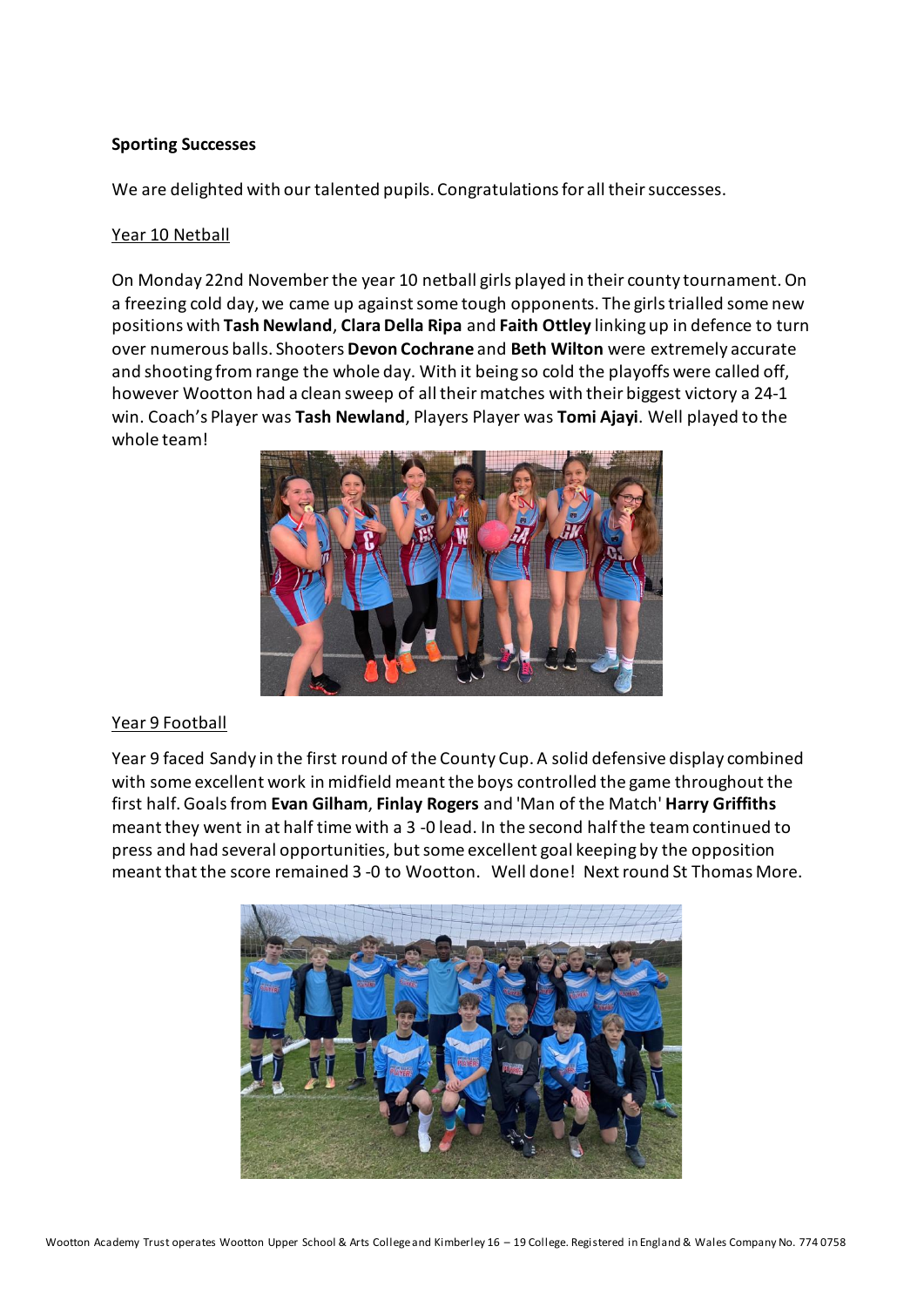## U16 Football

The U16 football boys played their first league match on Wednesday afternoon against Samuel Whitbread and got off to a great start with a 4-2 win at home. Goals were scored by **Ashley Jay Harries Harris** (2), **Albara Elforjani** and **Joshua Watson**. A great performance all round with more to build on. Their next league match is away on Tuesday afternoon at Mark Rutherford with a 3:30pm kick off.



#### **Science Stars of the Week**



This week's stars are:

**Year 11**  Keir Liverpool Lewis Whittlemore

**Year 10** Connor Gunn Sophia Uriarte Garcia

**Year 9** Claudia Alamar Gomez Gracie Lang

**Congratulations!**